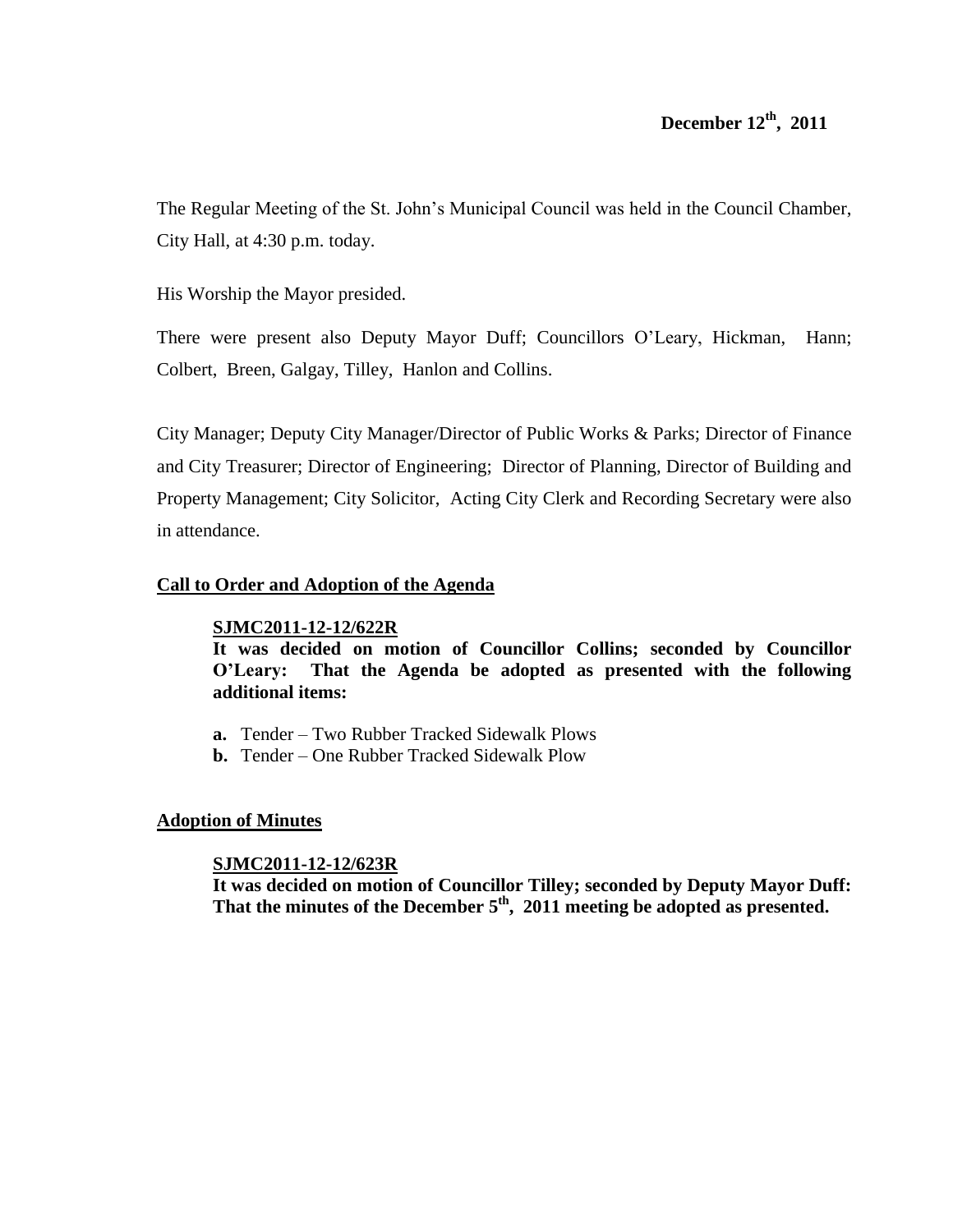# **Business Arising**

# **6 Top Battery Road – Proposed Upper Deck and Rail Applicant – Deer Park Contracting Ltd.\_\_\_\_\_\_\_\_\_\_\_\_**

The above noted application was considered by the Development Committee at its meeting held on November 29, 2011 and recommended for rejection based on the opinion of the Committee that the view of the abutting property owners will be affected by the addition of the proposed deck. Council at its Regular Meeting held on December 5, 2011 asked that a decision be deferred for one week to allow members of Council an opportunity to visit the site.

Following the site visit, members of Council were satisfied that the obstruction is minimal and is the result of a four foot extension to the original house.

## **SJMC2011-12-12/624R**

**It was then moved by Councillor Hann; seconded by Councillor Colbert: That the application for an Upper Deck and Rail at 6 Top Battery Road, by Deer Park Contracting Ltd., be approved.**

**The motion being put was unanimously carried.**

## **Committee Reports**

# **Development Committee Report dated December 6th , 2011**

Council considered the following Development Committee Report dated December  $6<sup>th</sup>$ , 2011:

# **RECOMMENDATIONS OF APPROVAL**

*1. Department of Environment and Conservation File No. 1021590* **Crown Land Grant Referral for 90 m<sup>2</sup> of Land Proposed Extension to Private Building Lot for Reconstruction of Dwelling 58 Battery Road Applicant: Mr. Elias Bartellas**

The Development Committee recommends that Council approve the subject Crown Land Grant application for residential use. Should the applicant be successful in obtaining the Crown Land Grant, a formal development application must be submitted to the City for review and approval prior to the commencement of any development on the site.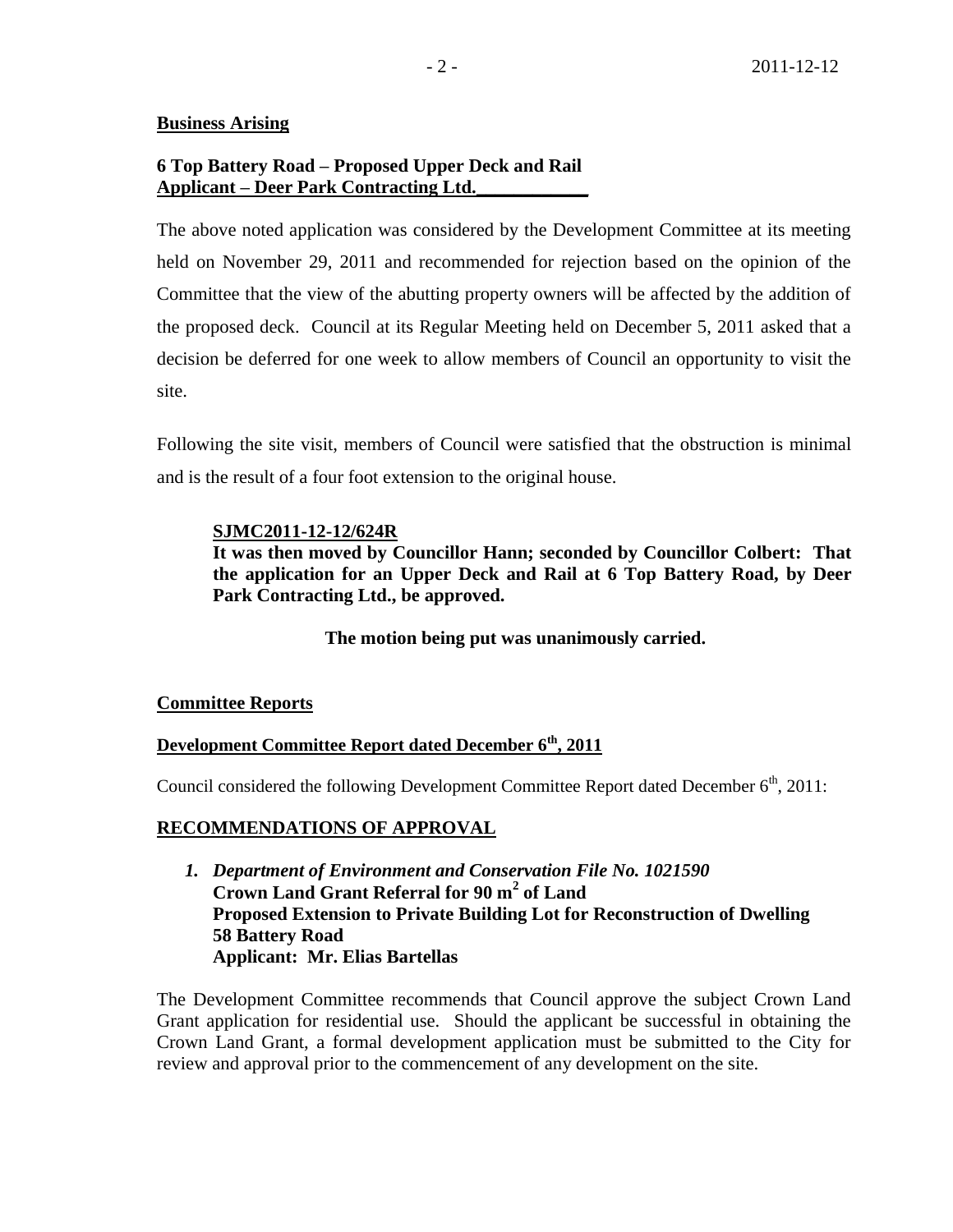# *2. Department of Environment & Conservation File No. 1011403* **Crown Land Grant Referral 6 Ordnance Street (Ward 2) Applicant: Mr. Roy Knoechel Residential Downtown (RD) Zone**

The Development Committee recommends that Mr. Knoechel's request for the Crown Land Grant be approved. Should the applicant be successful in obtaining the Crown Land Grant, a formal development application must be submitted to the City for review and approval prior to the commencement of any development on the site.

Robert F. Smart City Manager Chair – Development Committee

#### **SJMC2011-12-12/625R**

**It was moved by Councillor Hann; seconded by Councillor Tilley: That the Committee's recommendations be approved.**

**The motion being put was unanimously carried.**

#### **1 Beech Place**

#### **SJMC2011-12-12-626R**

**It was moved by Councillor Hanlon; seconded by Councillor O'Leary: That staff be directed to allow any applicable City measures to permit the redevelopment of the property as proposed by the applicant for #1 Beech Place.**

**The motion being put was unanimously carried.**

#### **Development Permits List**

Council considered as information the following Development Permits List for the period of December 2 to 8, 2011: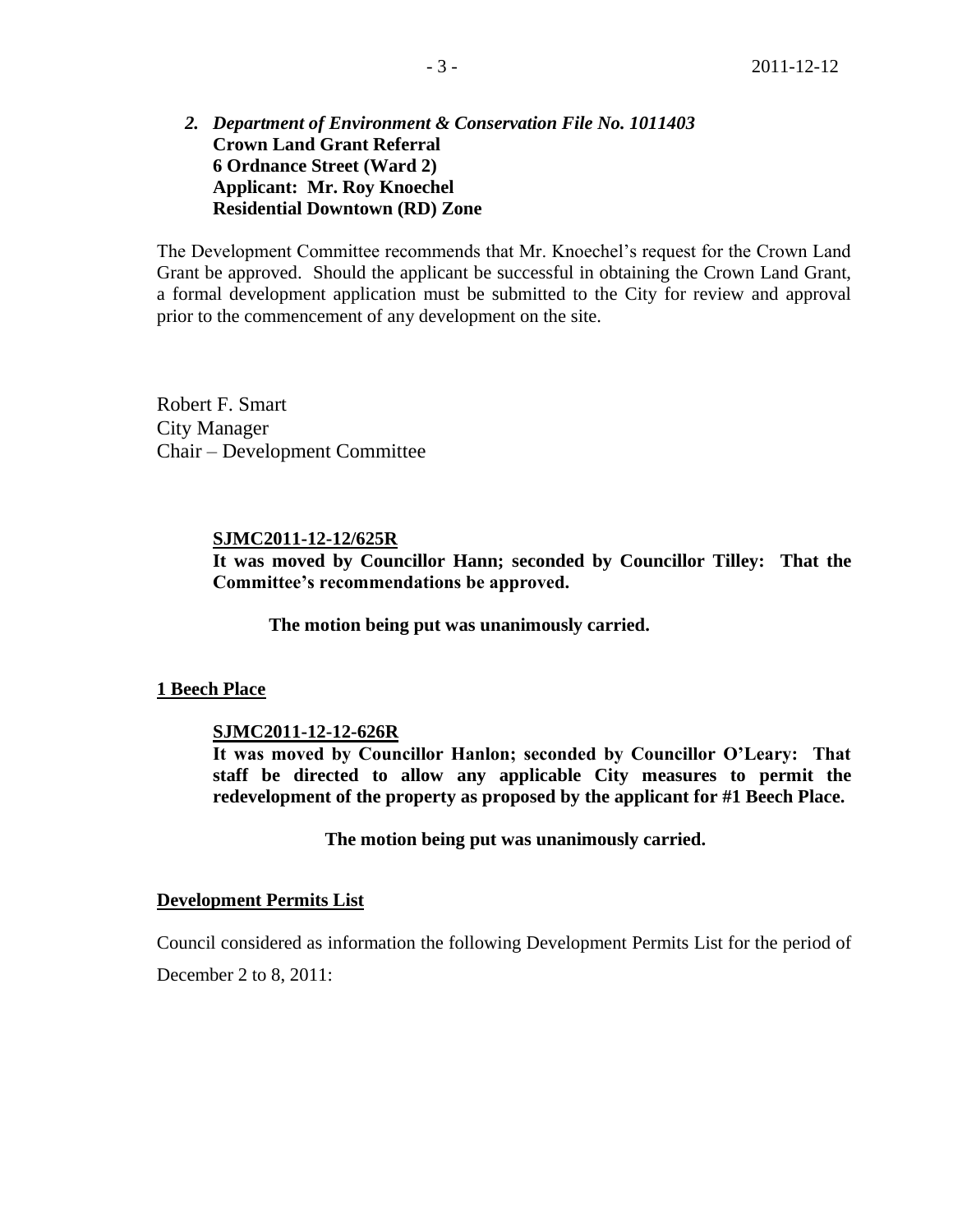#### **DEVELOPMENT PERMITS LIST DEPARTMENT OF PLANNING FOR THE PERIOD OF December 2, 2011 TO December 8, 2011**

| Code       | Applicant                     | Application                                  | Location            | Ward | <b>Development</b><br><b>Officer's Decision</b> | Date     |
|------------|-------------------------------|----------------------------------------------|---------------------|------|-------------------------------------------------|----------|
| <b>RES</b> | Noreen Yetman                 | Proposed Building Lot                        | 9 Linegar Avenue    |      | Rejected,<br>contrary to<br>section 5.1.3 (3)   | 11-12-02 |
| <b>COM</b> | Noseworthy's<br>Plumbing Ltd. | Home Office -<br><b>Plumbing Contracting</b> | 47 Cape Pine Street | b    | <b>Approved</b>                                 | 11-12-07 |
|            |                               |                                              |                     |      |                                                 |          |

**\* Code Classification: RES- Residential INST - Institutional COM- Commercial IND - Industrial AG - Agriculture OT - Other**

**Gerard Doran Development Officer Department of Planning**

**\*\* This list is issued for information purposes only. Applicants have been advised in writing of the Development Officer's decision and of their right to appeal any decision to the St. John's Local Board of Appeal.**

#### **Building Permits List**

#### **SJMC2011-12-12/627R**

**It was decided on motion of Councillor Tilley; seconded by Councillor Collins: That the recommendation of the Director of Building and Property Management with respect to the following Building Permits List be approved:**

2011/12/07 Permits List **CLASS: COMMERCIAL** FLOWER STUDIO 77 BLACKMARSH RD CO WAREHOUSE BELL ALIANT 1 SEABORN STREET NO COMMUNICATIONS USE ULTRAMAR LTD. 172 FRESHWATER RD SN COMMERCIAL GARAGE BALLY HALY GOLF & COUNTRY 90 LOGY BAY RD SN CLUB FAIRVIEW INVESTMENTS GREAT EASTERN AVE @ ICELAND NC ACCESSORY BUILDING ACE ANGELS AGENCY (AAA) 11 QUEEN ST CR CLINIC ZORIN INDUSTRIES INC. 365-367 WATER ST SW OFFICE ZORIN INDUSTRIES INC. 365-367 WATER ST SW PARKING LOT R. VEYSOGLU PHD 114 DUCKWORTH ST RN MIXED USE NEW WAVE STORAGE UNIT 30 KENMOUNT RD RN RETAIL STORE BELL ALIANT 8 ALBANY ST NC COMMUNICATIONS USE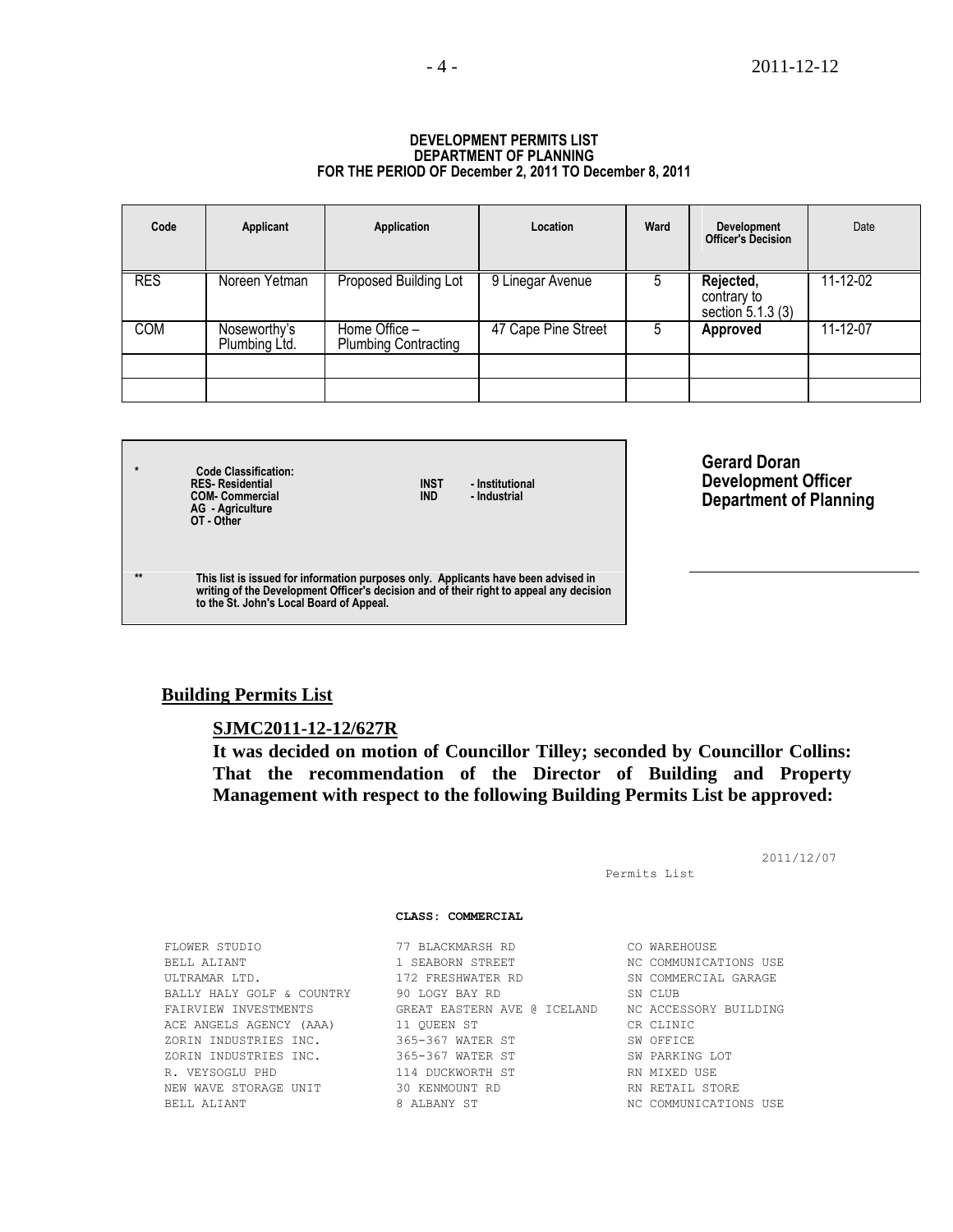| BELL ALIANT | 47 BENNETT AVE                                                                | NC COMMUNICATIONS USE  |  |
|-------------|-------------------------------------------------------------------------------|------------------------|--|
| BELL ALIANT | 92 BRAZIL ST                                                                  | NC COMMUNICATIONS USE  |  |
| BELL ALIANT | 112 CAMPBELL AVE                                                              | NC COMMUNICATIONS USE  |  |
| BELL ALIANT | 34 CORONATION ST                                                              | NC COMMUNICATIONS USE  |  |
| BELL ALIANT | 16 CRAIGMILLAR AVE                                                            | NC COMMUNICATIONS USE  |  |
| BELL ALIANT | 6 EATON PL                                                                    | NC COMMUNICATIONS USE  |  |
| BELL ALIANT | 1 JAMES LANE                                                                  | NC COMMUNICATIONS USE  |  |
| BELL ALIANT | 210 LEMARCHANT RD                                                             | NC COMMUNICATIONS USE  |  |
| BELL ALIANT | 7 LESLIE ST                                                                   | NC COMMUNICATIONS USE  |  |
| BELL ALIANT | 109 MCKAY ST                                                                  | NC COMMUNICATIONS USE  |  |
| BELL ALIANT | 21 MCLOUGHLAN ST                                                              | NC COMMUNICATIONS USE  |  |
| BELL ALIANT | 1 MELVILLE PL                                                                 | NC COMMUNICATIONS USE  |  |
| BELL ALIANT | 8 MERCER'S LANE                                                               | NC COMMUNICATIONS USE  |  |
| BELL ALIANT | 50 MUNDY POND RD                                                              | NC COMMUNICATIONS USE  |  |
| BELL ALIANT | 65 OLD PENNYWELL RD                                                           | NC COMMUNICATIONS USE  |  |
| BELL ALIANT | 190 PENNYWELL RD                                                              | NC COMMUNICATIONS USE  |  |
| BELL ALIANT | 342 PENNYWELL RD                                                              | NC COMMUNICATIONS USE  |  |
| BELL ALIANT | 100 PROWSE AVE                                                                | NC COMMUNICATIONS USE  |  |
| BELL ALIANT | 8 SYMONDS AVE                                                                 | NC COMMUNICATIONS USE  |  |
| BELL ALIANT | 252 TOPSAIL RD                                                                | NC COMMUNICATIONS USE  |  |
| BELL ALIANT | 41 VICKERS AVE                                                                | NC COMMUNICATIONS USE  |  |
|             | COBALT PROPERTIES LIMITED 632 TOPSAIL RD MARY BROWN'S EX EATING ESTABLISHMENT |                        |  |
|             |                                                                               |                        |  |
|             |                                                                               | THIS WEEK \$775,786.00 |  |

**CLASS: INDUSTRIAL**

| NEWFOUNDLAND BREWERY LTD. 51 BELVEDERE ST |  |  |  | SW INDUSTRIAL USE |                         |
|-------------------------------------------|--|--|--|-------------------|-------------------------|
|                                           |  |  |  |                   | THIS WEEK \$ 134,688.00 |

**CLASS: GOVERNMENT/INSTITUTIONAL**

| BRIDGES TO HOPE INC. |  |  | 37 COOKSTOWN RD |  | RN MIXED USE |          |  |
|----------------------|--|--|-----------------|--|--------------|----------|--|
|                      |  |  |                 |  | THIS WEEK \$ | 1,000.00 |  |

#### **CLASS: RESIDENTIAL**

| ERCO HOMES   | 35 SPRUCE GROVE AVE, LOT 104 NC SINGLE DETACHED & SUB.APT                                        |                             |
|--------------|--------------------------------------------------------------------------------------------------|-----------------------------|
| WAYNE HARVEY | 18 CAPPAHAYDEN ST NC FENCE                                                                       |                             |
|              | WAYNE HARVEY                             18 CAPPAHAYDEN ST             NC ACCESSORY BUILDING     |                             |
|              | MARGARET & JAMES MARCH 132 CASTLE BRIDGE DR NO ACCESSORY BUILDING                                |                             |
| WALTER SCOTT | 104 CHEESEMAN, DR, LOT 67 MC SINGLE DETACHED DWELLING                                            |                             |
|              | PETER SHEA & CATHY HOYLES 12 FOREST AVE THE REAL THIS INC SINGLE DETACHED DWELLING               |                             |
|              | SHAWN GREEN & MARY POTTLE 35 HALL'S RD                                                           | NC ACCESSORY BUILDING       |
|              | DEER PARK CONTRACTING LTD 7 HALLIDAY PL, LOT 7 NO SINGLE DETACHED DWELLING                       |                             |
|              | JEFF CAREW <b>19 STAGE CAREW</b> 9 IRONWOOD PL, LOT 33 NO SINGLE DETACHED DWELLING               |                             |
|              | LEROY & DEE-ANNE BOLT 13 LONG BEACH ST NO ACCESSORY BUILDING                                     |                             |
|              | ERCO HOMES 6 1991 COTOS ST, LOT 81 6 2010 NO SINGLE DETACHED DWELLING                            |                             |
|              | HANN CONSTRUCTION TAN THE ST - LOT 123 NO SINGLE DETACHED DWELLING                               |                             |
|              | ATLANTIC HOMES LTD.                 17 NAUTILUS ST, LOT 123         NC SINGLE DETACHED & SUB.APT |                             |
|              | SKYMARK CONTRACTING 1 PLUTO ST, LOT 72 NC SINGLE DETACHED DWELLING                               |                             |
|              |                                                                                                  |                             |
|              | MACINTYRE HOMES 6 6 49 TEAKWOOD DR, LOT 76 6 6 NC SINGLE DETACHED DWELLING                       |                             |
|              | MACINTYRE HOMES & RENOVATIONS 55 TEAKWOOD DR, LOT 73 NO SINGLE DETACHED & SUB.APT                |                             |
|              |                                                                                                  |                             |
|              |                                                                                                  |                             |
|              | JAMES R. ROGERS AND 22 ABRAHAM ST CR SINGLE DETACHED & SUB.APT                                   |                             |
|              |                                                                                                  |                             |
| DEIDRE AYRE  | 17 FOREST RD                                                                                     | CR SINGLE DETACHED DWELLING |
| DIANE BRAKE  | 65 PINE BUD AVE                                                                                  | CR SINGLE DETACHED DWELLING |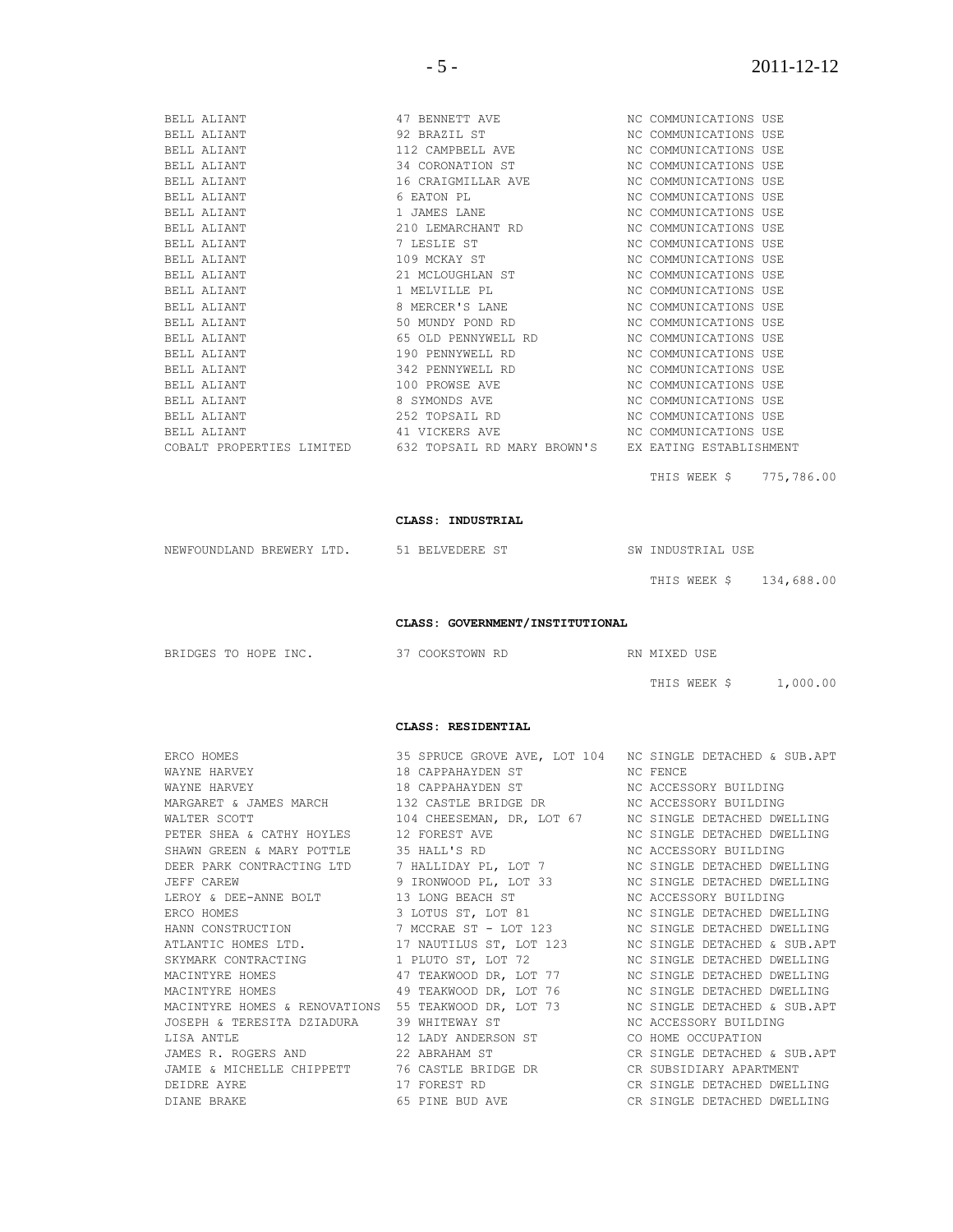|                                                | VALARIE & TERRY WATSON 1198 BLACKHEAD RD BEX ACCESSORY BUILDING                               |                             |
|------------------------------------------------|-----------------------------------------------------------------------------------------------|-----------------------------|
|                                                | JAMIE & MICHELLE CHIPPETT 76 CASTLE BRIDGE DR TEX SINGLE DETACHED DWELLING                    |                             |
|                                                | R. JAMES WEICK/ALISON W. PYE 9 EDINBURGH ST                                                   | EX SINGLE DETACHED DWELLING |
| KEVIN HENNESSEY                                | 370 EMPIRE AVE                                                                                | EX SINGLE DETACHED DWELLING |
| YVAN ROSE                                      | 80 ALLANDALE RD                                                                               | RN SINGLE DETACHED DWELLING |
| STEPHEN PUDDESTER 3 ARGYLE ST                  |                                                                                               | RN SINGLE DETACHED DWELLING |
|                                                | CARL & ROBERTA MCLEAN 6 1 BATTERY RD 6 1 BATTERY RD 6 2 RN SINGLE DETACHED DWELLING           |                             |
|                                                |                                                                                               |                             |
|                                                | WAYNE CLARKE <b>An Example 2008</b> 34 CONNORS AVE <b>EXAMPLE AN SINGLE DETACHED DWELLING</b> |                             |
|                                                | SEAN P. MACNEILL AND 9 EMERSON ST<br>SEAN F. COLLIER AND 24 HAMLET ST                         | RN SINGLE DETACHED DWELLING |
|                                                |                                                                                               | RN SINGLE DETACHED DWELLING |
|                                                | ROBYN NOEL 103 HAMILTON AVE                                                                   | RN SEMI-DETACHED DWELLING   |
| OWEN CLYDE HILL & JILL RENEE 19 JAMIE KORAB ST |                                                                                               | RN SINGLE DETACHED DWELLING |
| PASCAL GIGUERE                                 | 263 LEMARCHANT RD                                                                             | RN SEMI-DETACHED DWELLING   |
| JOHN J. HARRIS                                 | 19 POWER ST                                                                                   | RN SEMI-DETACHED DWELLING   |
| JOHN HARRIS                                    | 21 POWER ST                                                                                   | RN SEMI-DETACHED DWELLING   |
| PAUL TRACEY                                    | 44 SHAW ST                                                                                    | RN SINGLE DETACHED DWELLING |
|                                                | IVAN C. ABBOTT 60 TEAKWOOD DR, LOT 2 RN SINGLE DETACHED DWELLING                              |                             |

THIS WEEK \$ 4,473,600.00

#### **CLASS: DEMOLITION**

|  | DM SINGLE DETACHED DWELLING |  |
|--|-----------------------------|--|
|  |                             |  |

SEAN J. VINNICOMBE AND 399 BLACKHEAD RD

THIS WEEK \$ 1,500.00

THIS WEEK''S TOTAL: \$ 5,386,574.00

REPAIR PERMITS ISSUED: 2011/12/01 TO 2011/12/07 \$ 31,000.00

#### LEGEND

- CO CHANGE OF OCCUPANCY SN SIGN
- CR CHNG OF OCC/RENOVTNS MS MOBILE SIGN
- 
- 
- OC OCCUPANT CHANGE DV DEVELOPMENT FILE
- RN RENOVATIONS WS WOODSTOVE
- SW SITE WORK DM DEMOLITION
- TI TENANT IMPROVEMENTS
- 
- 
- EX EXTENSION CC CHIMNEY CONSTRUCTION NC NEW CONSTRUCTION CD CHIMNEY DEMOLITION EX EXIENSION<br>NC NEW CONSTRUCTION CD CHIMNEY DEMOLITION<br>OC OCCUPANT CHANGE DV DEVELOPMENT FILE
	-
	-
	-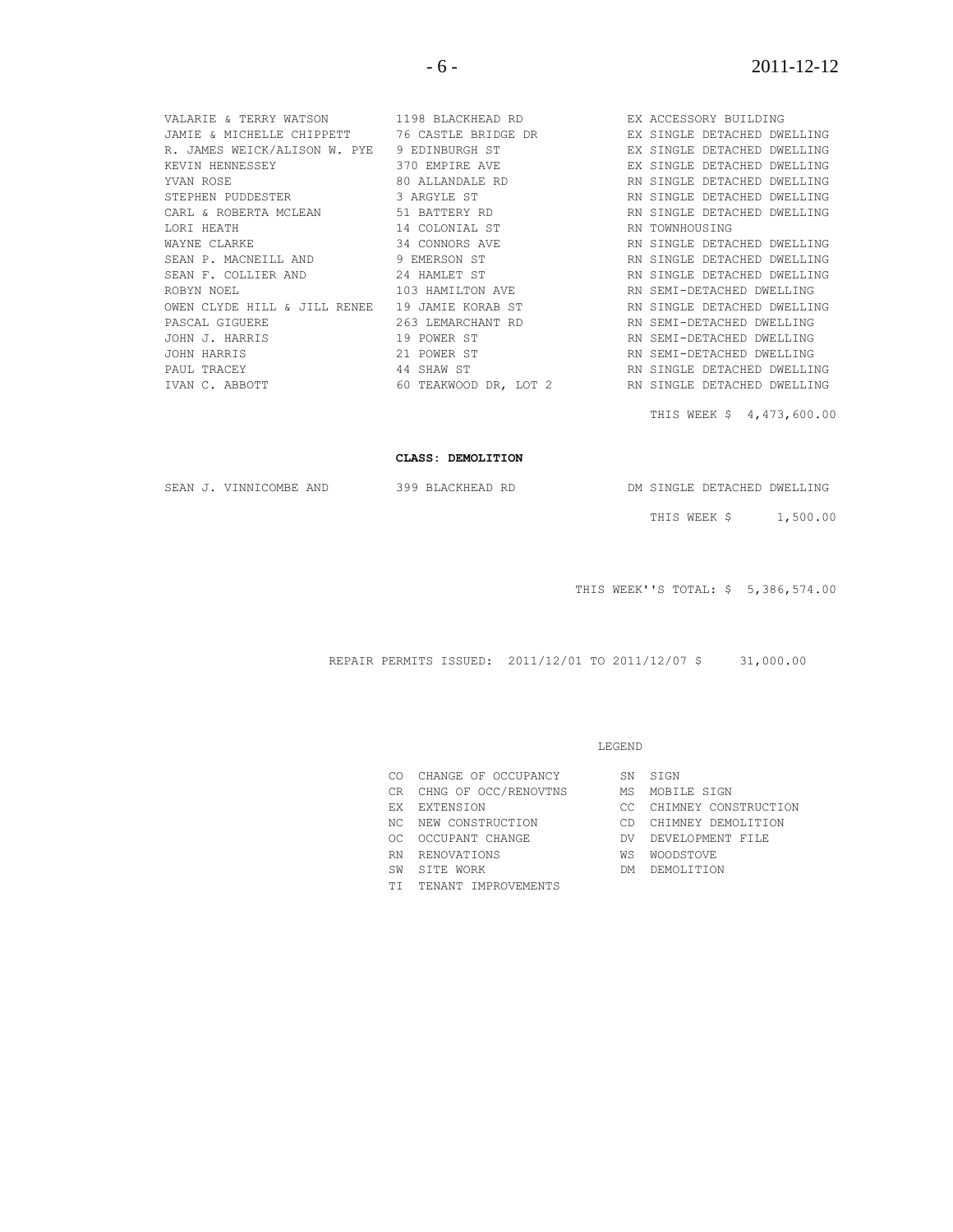#### **Payrolls and Accounts**

#### **SJMC2011-12-12/628R**

**It was decided on motion of Councillor Tilley; seconded by Councillor Collins: That the following Payrolls and Accounts for the week ending December 8, 2011 be approved:** 

# **Weekly Payment Vouchers For The Week Ending December 8, 2011**

#### **PAYROLL**

| Public Works                              | \$512,761.92  |
|-------------------------------------------|---------------|
| Bi-Weekly Administration                  | \$718,120.02  |
| Bi-Weekly Management                      | \$ 644,980.40 |
| <b>Bi-Weekly Regional Fire Department</b> | \$585,930.73  |
|                                           |               |

## **ACCOUNTS PAYABLE** \$3,093,872.16

### **Total: \$5,555,665.23**

#### **Tenders**

- **a. Tender – Two Rubber Tracked Sidewalk Plows**
- **b. Tender - One Rubber Tracked Sidewalk Plow**

# **SJMC2011-12-12/629R**

**It was moved by Councillor Tilley; seconded by Councillor Collins: That the recommendations of the Director of Finance and City Treasurer be approved and the tenders awarded as follows:**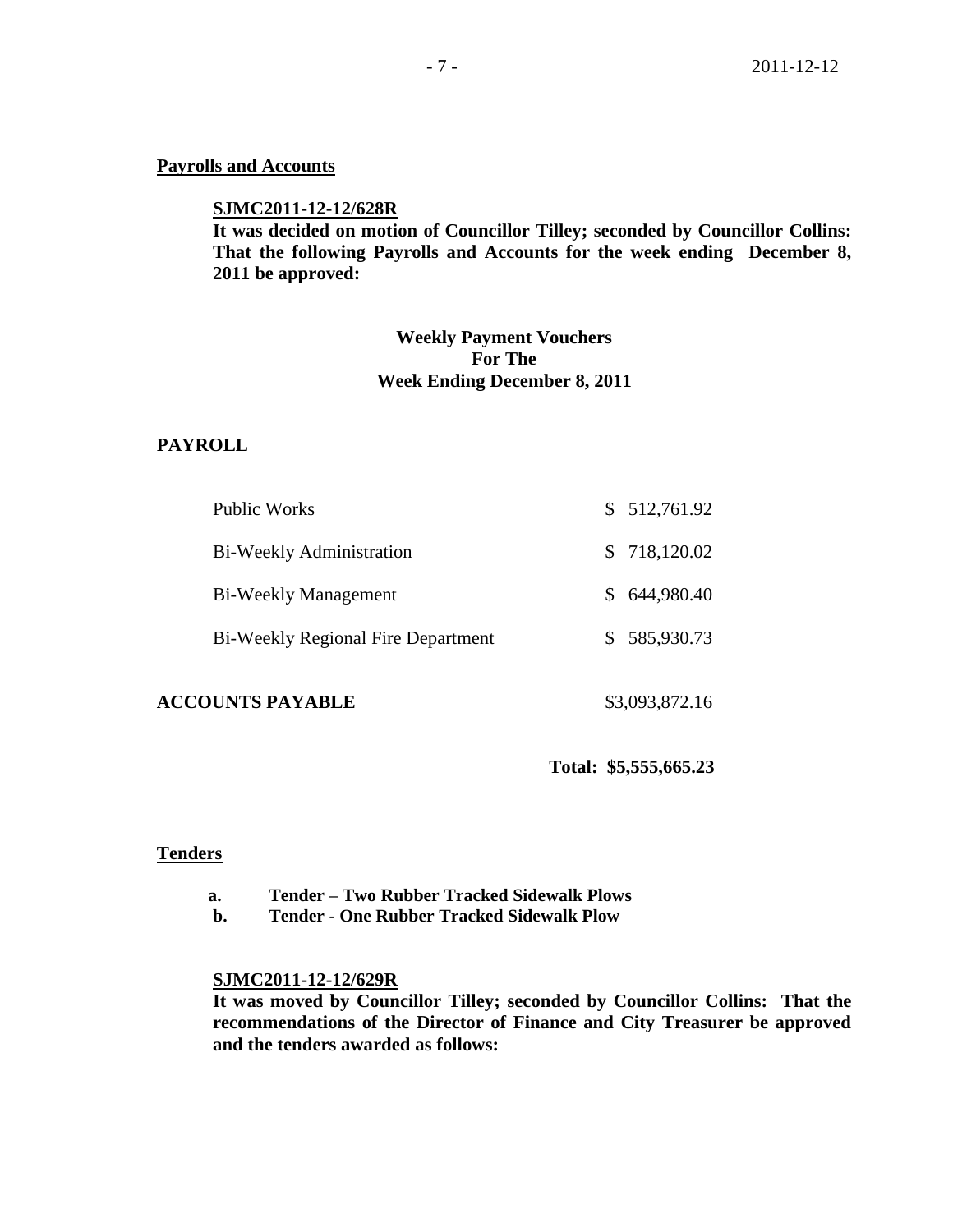# **a. Saunders Equipment in the amount of \$275,455.00 (taxes not included)**

**b. S & S Supply Ltd. in the amount of \$176,517.46 (taxes not included)**

# **The motion being put was unanimously carried.**

## **2012 Budget**

His Worship the Mayor called upon Councillor Breen, Chair of the Finance and Administration Standing Committee, to present the City of St. John's 2012 Budget, a copy of which forms part of the minutes and is on file with the City Clerk's office.

Following the presentation and subsequent discussion, the following motions were put forward:

#### **SJMC2011-12-12/630R**

**It was moved by Councillor Breen; seconded by Deputy Mayor Duff: That the City of St. John's Operating Budget for the 2012 fiscal year, be adopted.**

 **The motion being put was unanimously carried.**

#### **SJMC2011-12-12/631R**

**It was moved by Councillor Breen; seconded by Councillor Tilley: That the following Tax and Interest Rate Resolutions for 2012 be adopted:**

## **2012 WATER TAX RESOLUTION**

**IT IS HEREBY RESOLVED** that under the provisions of the City of St. John's Municipal Taxation Act, and all other powers it enabling, the Water Tax shall be levied as follows:-

For residential units and for commercial properties not taxed by water meters, the sum of Six Hundred and Fifteen Dollars (\$615.00) per annum per commercial unit for commercial properties or per residential unit for residential and apartment buildings.

The said tax shall be due and payable half-yearly on the 1st. day of January and the 1st. day of July, 2012.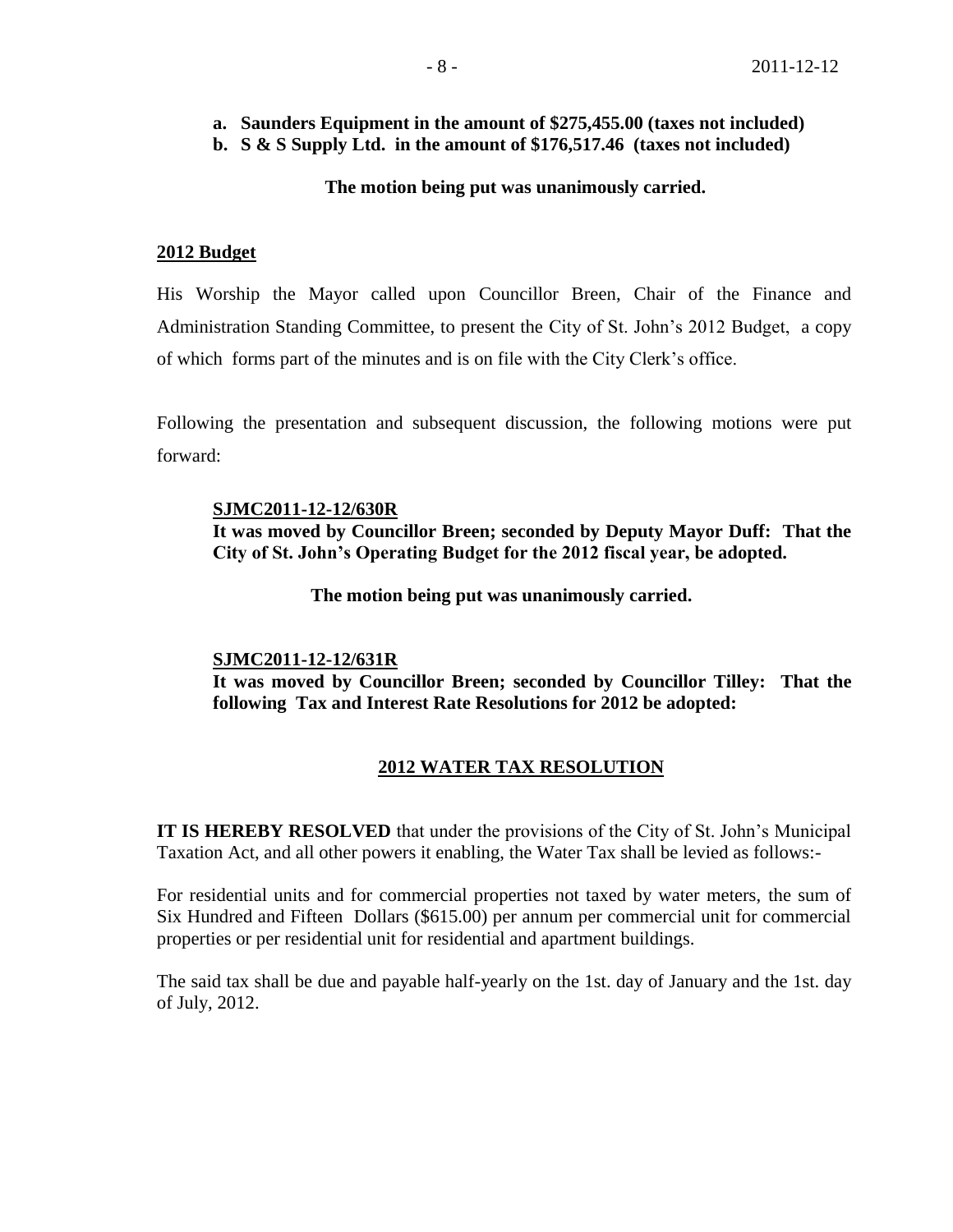#### **2012 WATER BY METER RESOLUTION**

**IT IS HEREBY RESOLVED** that under the provisions of the City of St. John's Municipal Taxation Act, and all other powers it enabling, the Council hereby fixes the rates for Water by Meter effective January 1, 2012, as follows:

#### **Monthly Consumption Rates**

\$4.03 per 1,000 gallons

or \$0.88 per cubic meter

#### **Monthly Base Charge**

| 5/8"           | meter | \$<br>36.62 |
|----------------|-------|-------------|
| 3/4"           | meter | 55.02       |
| 1"             | meter | 91.60       |
| $1\frac{1}{2}$ | meter | 183.09      |
| 2"             | meter | 292.06      |
| 3"             | meter | 584.71      |
| 4"             | meter | 934.65      |
| 6"             | meter | 1,826.90    |
| 8"             | meter | 2,922.20    |
| 10"            | meter | 4,199.29    |

# **2012 PROPERTY TAX RATE RESOLUTION – COMMERCIAL PROERTIES**

**IT IS HEREBY RESOLVED** that pursuant to the provisions of the City of St. John's Municipal Taxation Act and all other powers it enabling, the St. John's Municipal Council hereby fixes the commercial property tax rate for the 2012 fiscal year as follows, namely:-

1. for commercial properties and the commercial portion of mixed commercial/residential properties, the real property tax rate is 1.68 percent per annum of the assessed value of the property in respect of which the tax is imposed.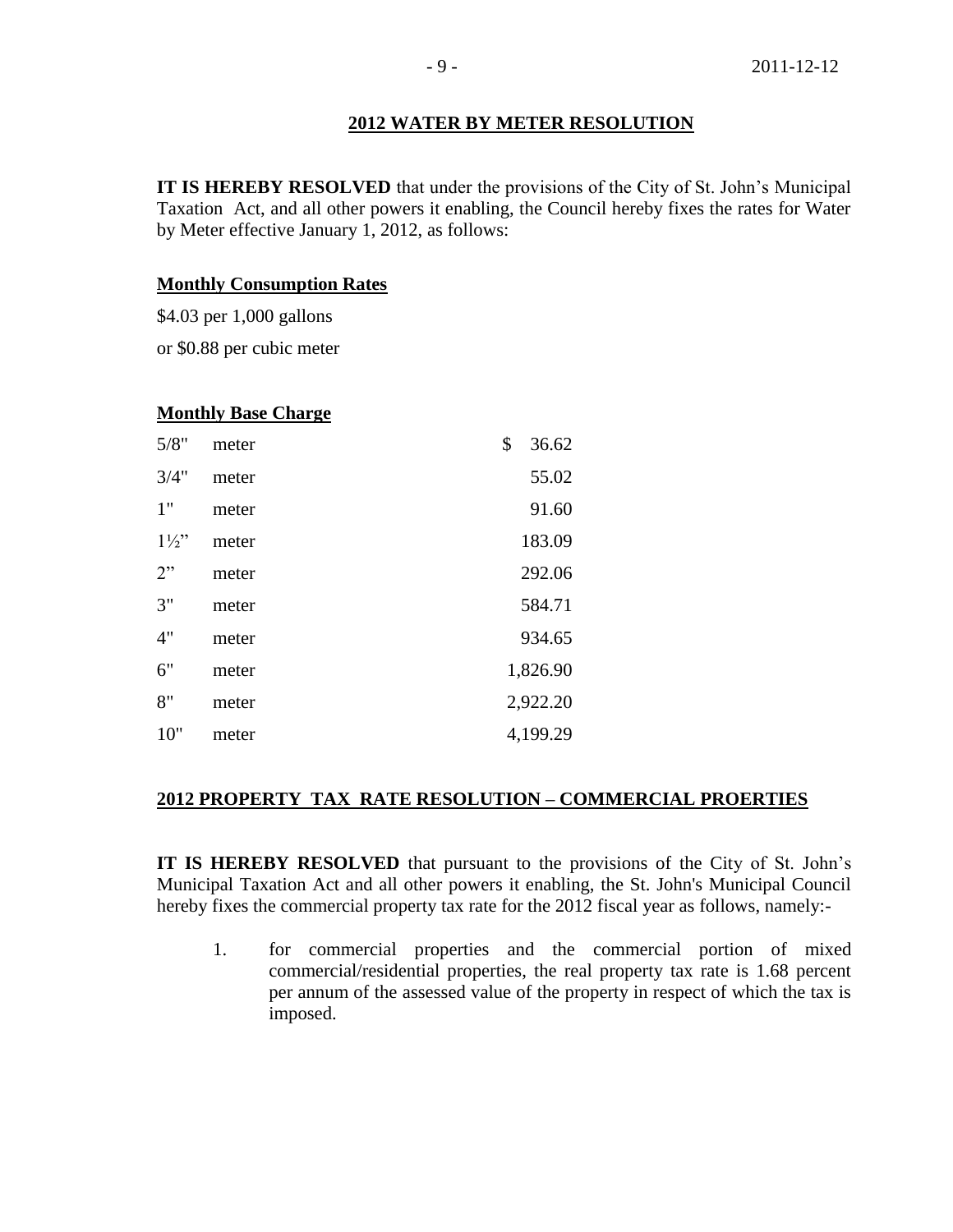2. (a) where the real property tax applies to buildings to which water mains are not accessible for servicing such buildings with water services, the tax rates referred to in (1) hereof shall be reduced by .05 percent per annum of the assessed value; and,

> (b) where the real property tax applies to buildings to which sewer mains are not accessible for servicing such buildings with sewer services, the tax rates referred to in (1) hereof shall be reduced by .05 percent per annum of the assessed value.

The said taxes shall be due and payable half-yearly in advance on the 1st. day of January and the 1st. day of July, 2012.

# **2012 BUSINESS TAX RATE ON UTILITIES RESOLUTION**

**IT IS HEREBY RESOLVED** that pursuant to the provisions of the Taxation of Utilities and Cable Television Companies Act and all other powers it enabling, the St. John's Municipal Council hereby fixes the Municipal Business Tax rate on utilities at 2.5 percent of the gross revenue of any and all utilities derived within the City limits of the City of St. John's during the year January 1, 2011 to December 31, 2011.

The said tax shall be due and payable at the time and in the manner prescribed by the Lieutenant-Governor in Council in the regulations made pursuant to the said **Taxation of Utilities and Cable Television Companies Act.**

# **2012 25% PROPERTY TAX REDUCTION FOR SENIOR CITIZENS**

# **IT IS HEREBY RESOLVED THAT A REDUCTION OF 25% OF THE PROPERTY TAX FOR 2012 BE PROVIDED TO SENIOR CITIZENS SUBJECT TO THE FOLLOWING CONDITIONS:-**

- (a) That the applicant is the assessed owner of the property as of January 1, 2012.
- (b) That the applicant occupies the property as his/her principal year-round residence.
- (c) That the applicant is in receipt of the guaranteed income supplement under the Old Age Security Act.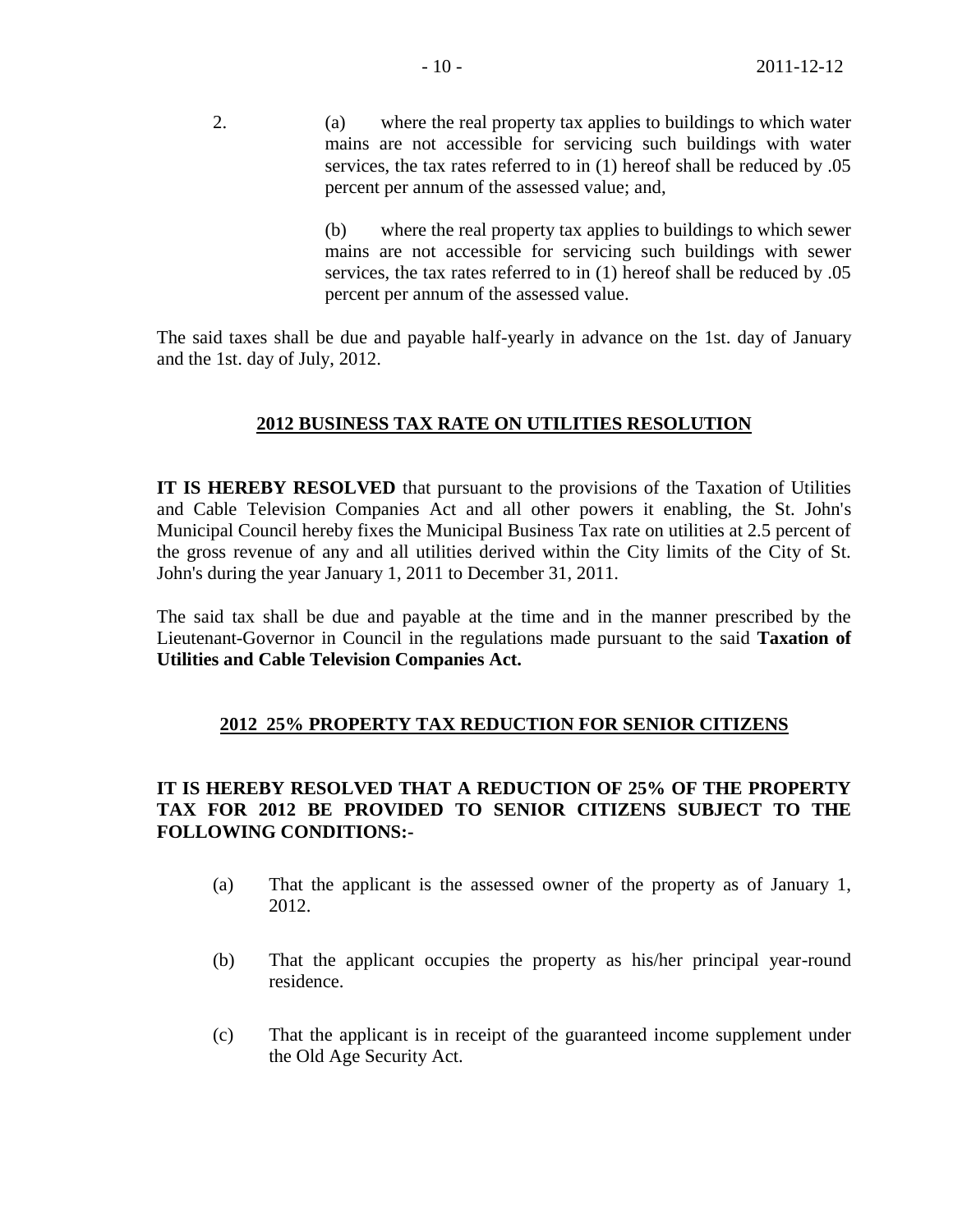#### **2012 PROPERTY TAX RATE RESOLUTION – RESIDENTIAL PROPERTIES**

**IT IS HEREBY RESOLVED** that pursuant to the provisions of the City of St. John's Municipal Taxation Act and all other powers it enabling, the St. John's Municipal Council hereby fixes the real property tax rate for the 2012 fiscal year as follows, namely:-

- 1. for residential properties and the residential portion of mixed commercial/residential properties, the real property tax rate is 1.06 percent per annum of the assessed value of the property in respect of which the tax is imposed.
- 2. (a) where the real property tax applies to buildings to which water mains are not accessible for servicing such buildings with water services, the tax rates referred to in (1) hereof shall be reduced by .05 percent per annum of the assessed value; and,
	- (b) where the real property tax applies to buildings to which sewer mains are not accessible for servicing such buildings with sewer services, the tax rates referred to in (1) hereof shall be reduced by .05 percent per annum of the assessed value.

The said taxes shall be due and payable half-yearly in advance on the 1st. day of January and the 1st. day of July, 2012.

## **2012 BUSINESS TAX RATE RESOLUTION**

**IT IS HEREBY RESOLVED** that pursuant to the provisions of the City of St. John's Municipal Taxation Act, and all other powers it enabling, the St. John's Municipal Council fixes the business tax rates for the 2012 fiscal year as follows:-

| <b>Banks/Trust Co/Credit Unions</b>   | 6.739 percent per annum |
|---------------------------------------|-------------------------|
| Loan Companies/Investment Firms       | 4.813 percent per annum |
| and Life Insurance Companies          |                         |
| <b>Oil Companies Tank Farms</b>       | 3.469 percent per annum |
| <b>Breweries</b>                      | 2.407 percent per annum |
| <b>Commercial Schools</b>             | 2.407 percent per annum |
| Hotel/Motel                           | 1.926 percent per annum |
| <b>Bed and Breakfasts</b>             | 1.154 percent per annum |
| <b>Other Business Operations</b>      | 1.733 percent per annum |
| Productive Agriculture Lands          | 0.265 percent per annum |
| <b>Unproductive Agriculture Lands</b> | 0.0 percent per annum   |
| <b>Registered Charities</b>           | 0.0 percent per annum   |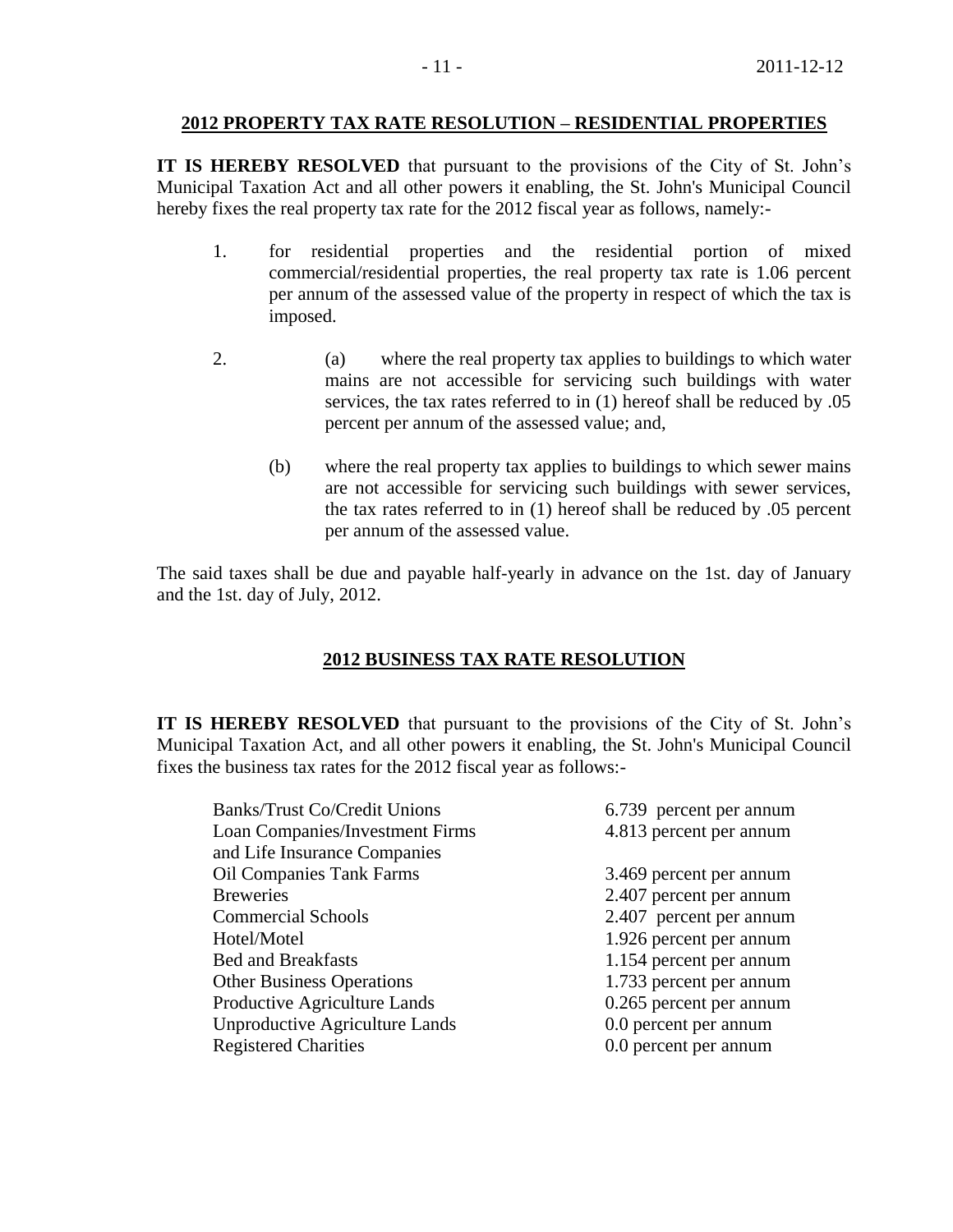Communication/Cable operators not covered under the Utility Tax Resolution will be fixed at 3.469 percent per annum.

Container Terminals/Oil Industry Offshore Supply Bases rate will be fixed at 1.124 percent per annum.

Businesses operating in the Downtown St. John's Business Improvement Area will be subject to an additional tax of 10% per annum of the Business Tax imposed to a maximum annual additional tax levy of \$4,000 for each location from which the business, trade or profession is carried on.

A minimum Business Tax will be levied at \$267.50 per annum.

The said tax shall be due and payable half-yearly in advance on the 1st. day of January and the 1st day of July, 2012.

# **2012 ACCOMMODATION TAX RESOLUTION**

**IT IS HEREBY RESOLVED** that pursuant to the provisions of the City of St. John's Municipal Taxation Act and all other powers it enabling, the St. John's Municipal Council hereby fixes the Accommodation Tax at 3% of the amount charged for the accommodation, lodging or stay in a room in a building in the City which is:-

- (a) licensed under the Tourist Establishments Act;
- (b) owned by the Memorial University of Newfoundland; or
- (c) located at the Littledale Conference Centre.

The said tax shall be due and payable quarterly by April  $15<sup>th</sup>$ , July  $15<sup>th</sup>$ , October  $15<sup>th</sup>$  and January 15th.

## **2012 INTEREST RATE RESOLUTION**

**IT IS HEREBY RESOLVED** that pursuant to the provisions of the City of St. John's Municipal Taxation Act and all other powers it enabling, the St. John's Municipal Council hereby fixes the interest rate on arrears of tax and any other arrears of amounts owing to the City for the 2012 and future fiscal years, at 1.25% per month, with the interest charged each month added to the balance owing and subject to interest in the following months.

## **The motion being put was unanimously carried.**